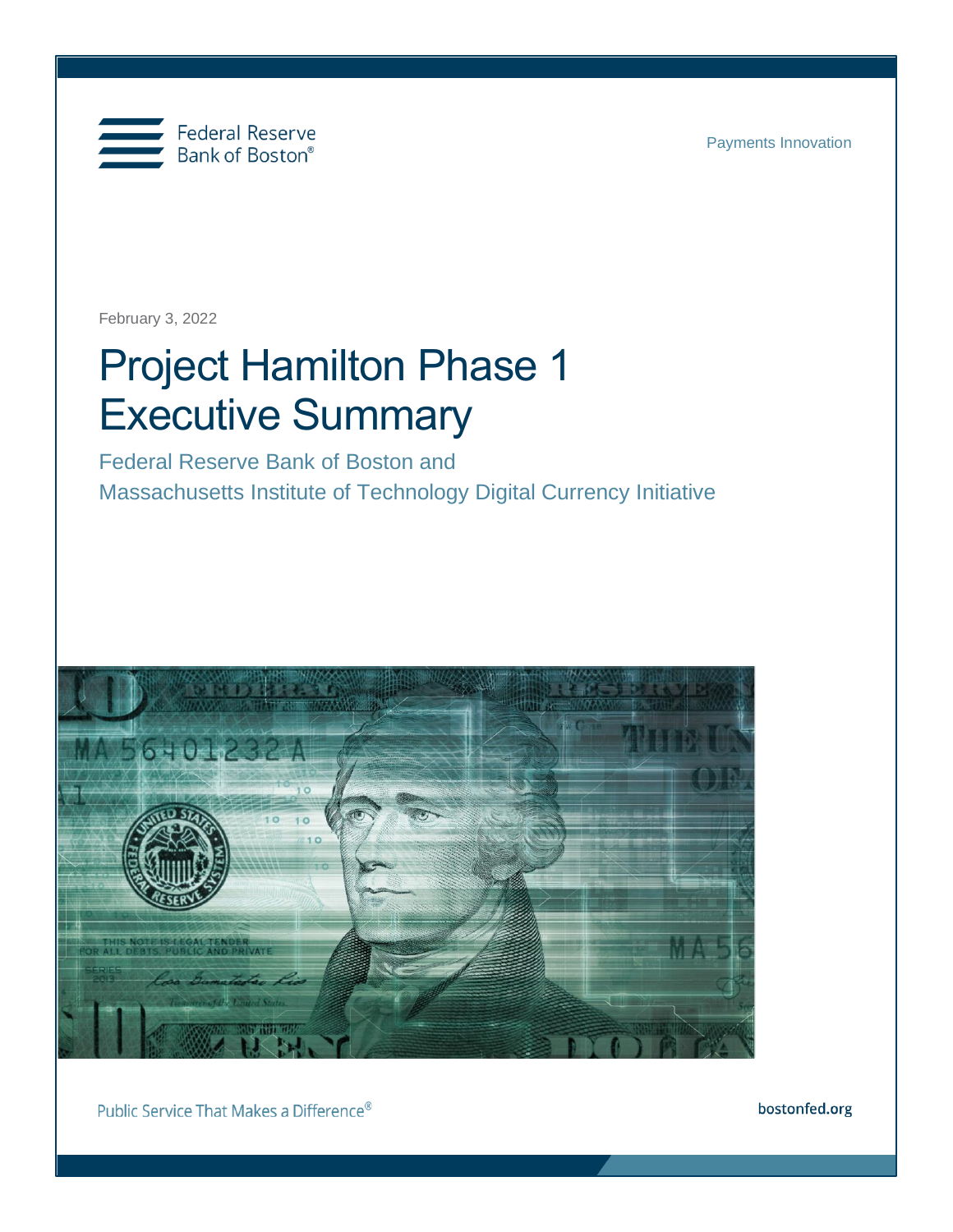# **Contents**

The views expressed in this paper are those of the author and do not necessarily represent those of the Federal Reserve Bank of Boston or the Federal Reserve System.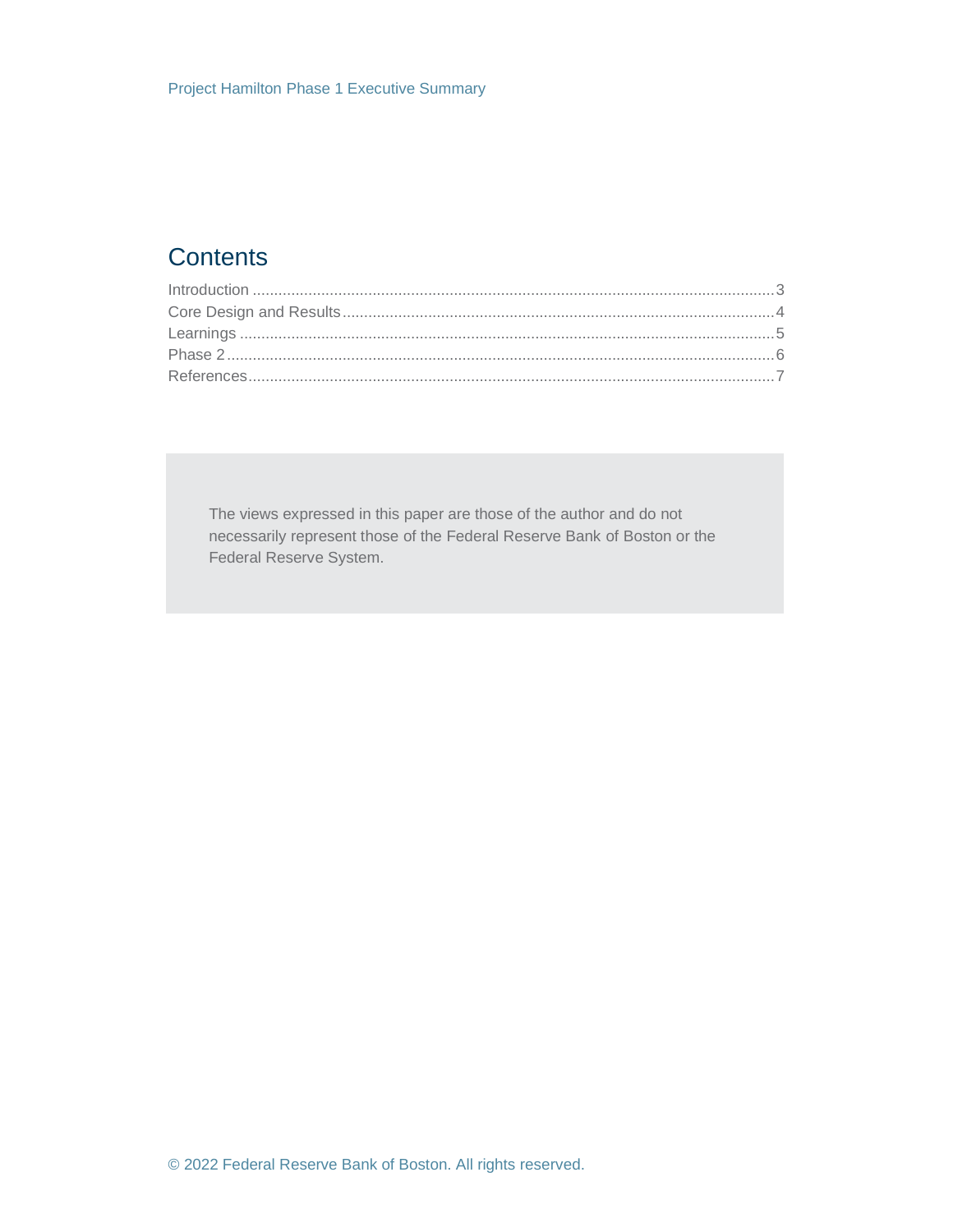## Introduction

In light of continued innovation in money and payments, many central banks are exploring the creation of a central bank digital currency (CBDC), a new form of central bank money which supplements existing central bank reserve account balances and physical currency [5]. CBDCs could exist in various forms depending on a central bank's objectives, including a general-purpose CBDC that can be made available to the public for retail, e-commerce, and person to person payments. Central banks, researchers, and policymakers have proposed various objectives including fostering financial inclusion, improving efficiency in payments, prompting innovation in financial services, maintaining financial stability, and promoting privacy [2,3,9,19].

Because the CBDC research process is still in early stages in many jurisdictions, several technical design questions remain open for investigation. The answers to these questions will have meaningful implications and consequences for what options are, or are not, available to policymakers.

The Federal Reserve Bank of Boston (Boston Fed) and the Massachusetts Institute of Technology's Digital Currency Initiative (MIT DCI) are collaborating on exploratory research known as Project Hamilton, a multiyear research project to explore the CBDC design space and gain a hands-on understanding of a CBDC's technical challenges and opportunities. This paper presents the project's Phase 1 research. Our primary goal was to design a core transaction processor that meets the robust speed, throughput, and fault tolerance requirements of a large retail payment system. Our secondary goal was to create a flexible platform for collaboration, data gathering, comparison with multiple architectures, and other future research. With this intent, we are releasing all software from our research publicly under the MIT open source license.<sup>1</sup>

By focusing Phase 1 on the feasibility and performance of basic, but resilient transactions, we aim to create a foundation for more complex functionality in Phase 2. The processor's baseline requirements include time to finality of less than five seconds, throughput of greater than 100,000 transactions per second, and wide-scale geographic fault tolerance. Topics left to Phase 2 include critical questions around high-security issuance, systemwide auditability, programmability, how to balance privacy with compliance, technical roles for intermediaries, and resilience to denial of service attacks.

As exploratory research on the implications of different design choices, this work is not intended for a pilot or public launch. That said, we consider performance under a variety of extensive, realistic workloads and fault tolerance requirements.

<sup>1</sup> <https://github.com/mit-dci/opencbdc-tx>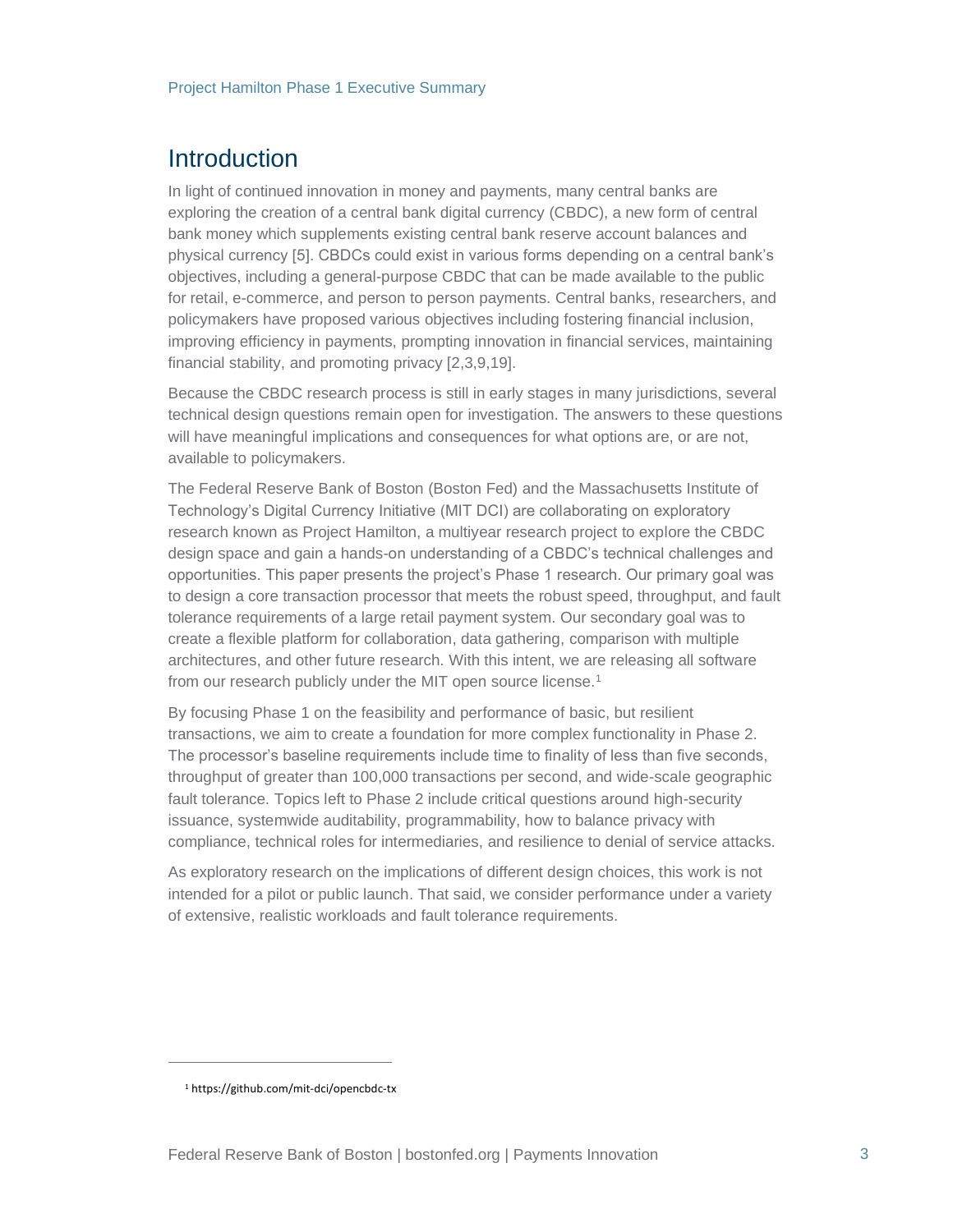#### Core Design and Results

In Phase 1, we created a design for a modular, extensible transaction processing system, implemented it in two distinct architectures, and evaluated their speed, throughput, and fault tolerance. Furthermore, our design can support a variety of models for intermediaries and data storage, including users custodying their own funds and not requiring storing personally identifying user data in the core of the transaction processor.

In our design users interact with a central transaction processor using digital wallets storing cryptographic keys. Funds are addressed to public keys and wallets create cryptographic signatures to authorize payments. The transaction processor, run by a trusted operator (such as the central bank), stores cryptographic hashes representing unspent central bank funds. Each hash commits to a public key and value. Wallets issue signed transactions which destroy the funds being spent and create an equivalent amount of new funds owned by the receiver. The transaction processor validates transactions and atomically and durably applies changes to the set of unspent funds. In this version of our work, there are no intermediaries, fees, or identities outside of public keys. However, our design supports adding these roles and other features in the future.

The flexibility, performance, and resiliency challenges of this design are addressed with three key ideas. The first idea is to decouple transaction validation from execution, which enables us to use a data structure that stores very little data in the core transaction processor. It also makes it easier to scale parts of the system independently. The second idea is a transaction format and protocol that is secure and provides flexibility for potential functionality like self-custody and future programmability. The third idea is a system design and commit protocol that efficiently executes these transactions, which we implemented with two architectures.

Both architectures met and exceeded our speed and throughput requirements. The first architecture processes transactions through an ordering server which organizes fully validated transactions into batches, or blocks, and materializes an ordered transaction history. This architecture durably completed over 99% of transactions in under two seconds, and the majority of transactions in under 0.7 seconds. However, the ordering server resulted in a bottleneck which led to peak throughput of approximately 170,000 transactions per second. Our second architecture processes transactions in parallel on multiple computers and does not rely on a single ordering server to prevent double spends. This results in superior scalability but does not materialize an ordered history for all transactions. This second architecture demonstrated throughput of 1.7 million transactions per second with 99% of transactions durably completing in under a second, and the majority of transactions completing in under half a second. It also appears to scale linearly with the addition of more servers. In order to provide resilience, each architecture can tolerate the loss of two datacenter locations (for example, due to natural disasters or loss of network connectivity) while seamlessly continuing to process transactions and without losing any data.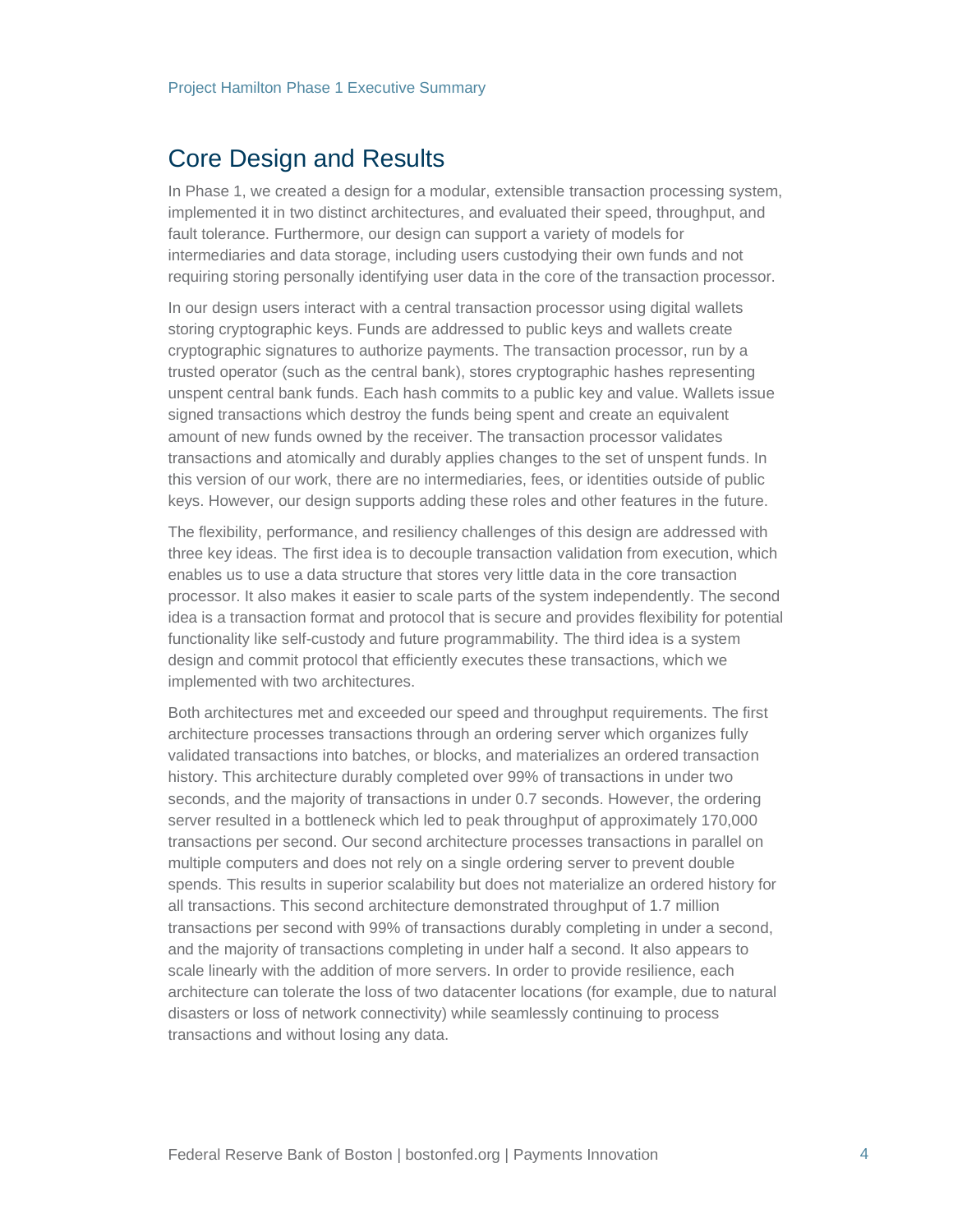## Learnings

Phase 1 has surfaced several key learnings on the potential design of a CBDC:

*Select ideas from cryptography, distributed systems, and blockchain technology can provide unique functionality and robust performance.* We suspect existing database and distributed systems technology is sufficient to provide a more traditional payment architecture for CBDC where one actor stores users' accounts, users cannot custody their own funds, and there is no transaction scripting functionality. We created a new design to offer both these features and new opportunities for different intermediary roles.

A CBDC can provide functionality that is not currently possible with either cash or bank accounts. For example, a CBDC could support cryptographic proofs of payment, more complex transfers to or from multiple sources of funds, and flexible forms of authorization to spend, such as varying transaction limits.

We found that separating a transaction processor into modular components improves system scalability and flexibility; for example, we can scale and replicate transaction validation independently from preventing double spending and committing transactions, and our architecture can support many future designs for programmability and privacy.

Despite using ideas from blockchain technology, we found that a distributed ledger operating under the jurisdiction of different actors was not needed to achieve our goals. Specifically, a distributed ledger does not match the trust assumptions in Project Hamilton's approach, which assumes that the platform would be administered by a central actor. We found that even when run under the control of a single actor, a distributed ledger architecture has downsides. For example, it creates performance bottlenecks, and requires the central transaction processor to maintain transaction history, which one of our designs does not, resulting in significantly improved transaction throughput scalability properties.

*CBDC design choices are more granular than commonly assumed.* Currently, CBDC designs are categorized as direct, two-tier, or hybrid models, with "token" or "account" access models [1, 2, 7, 12, 15]. We found these limited categorizations lacking and insufficient to surface the complexity of choices in access, intermediation, institutional roles, and data retention in CBDC design [10]. For example, wallets can support both an account-balance view and a coin-specific view for the user regardless of how funds are stored in the database.

By breaking transaction processing into steps like creation, authorization, submission, execution, and storing history, CBDC designers can consider the potential roles for intermediaries at each stage, creating opportunities for innovation.

*By implementing a robust system, we identify new questions for CBDC designers and policymakers to address, regarding tradeoffs in performance, auditability, functionality, and privacy.* Our work raised important questions to address in how the technical architecture might affect the use and function of CBDC in payments. For example, it is an open question how important from an economic perspective it might be to support *atomic transactions*. In database parlance, this implies multiple operations to different pieces of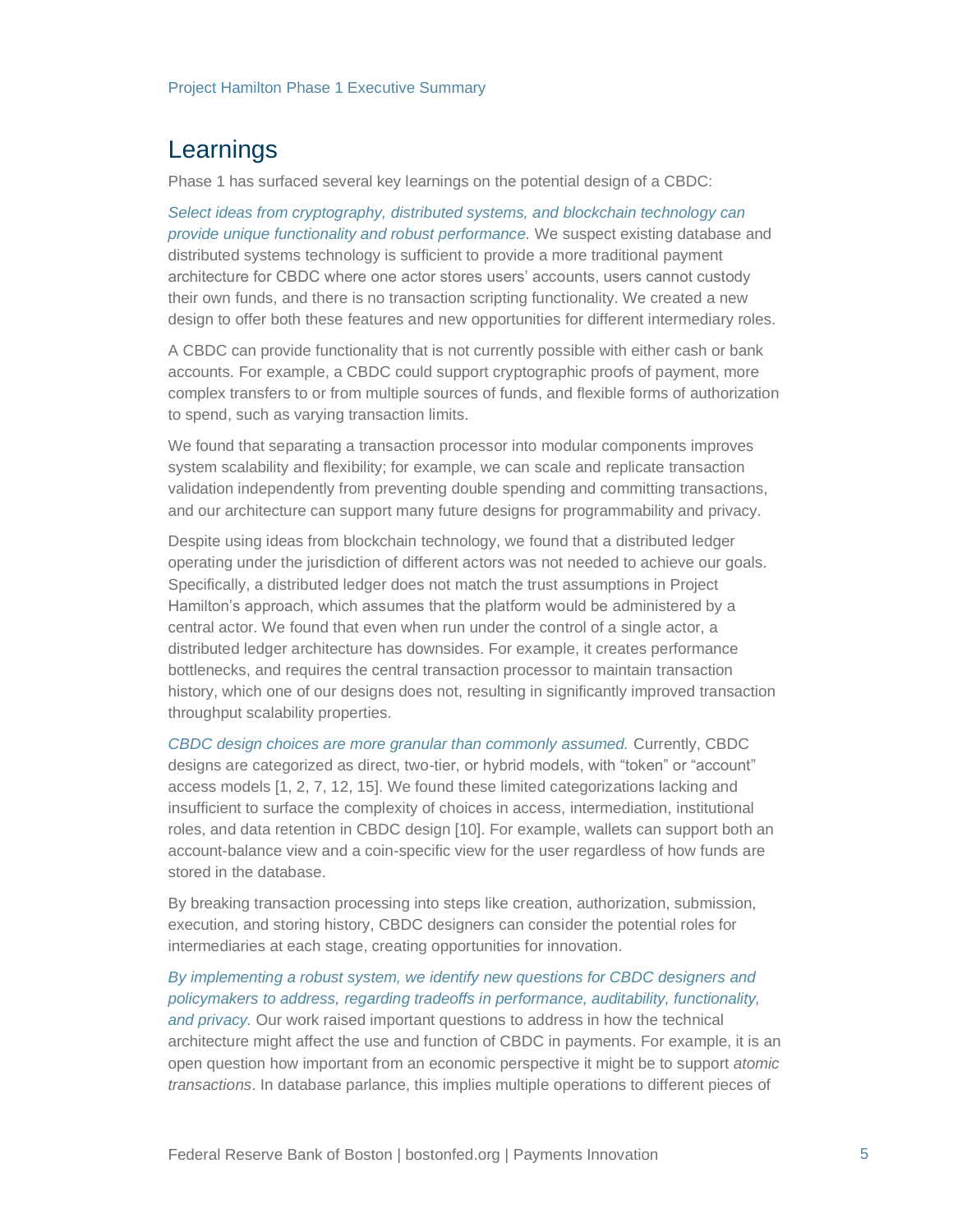#### Project Hamilton Phase 1 Executive Summary

the data are applied in a way that appears instantaneous (atomic), or the set of updates does not happen at all; there is no partial application [4,14]. In the context of a payment processor, this means users could reliably issue payments that might transfer multiple bills (or funds from multiple accounts) entirely, and would never see partial transfers, even if there are crashes or system errors. We chose to implement atomic transactions, which has a direct impact on the performance of the system [8].

The main functional difference between our two architectures is that one materializes an ordered history for all transactions, while the other does not. This highlights initial tradeoffs we found between scalability, privacy, and auditability. In the architecture that achieves 1.7M transactions per second, we do not keep a history of transactions nor do we use any cryptographic verification inside the core of the transaction processor to achieve auditability. Doing so in the future would help with security and resiliency but might impact performance. In the other architecture, we can audit the set of unspent funds to make sure they were created correctly. Storing the history of transactions implies the central transaction processor can reconstruct the transaction graph, which, in combination with other data sources, could reveal sensitive user information [16,17]. In the next phase of work, we will focus on adding privacy-preserving designs for auditability.

Similarly, our goals of supporting self-custody and reducing data stored in the core of the transaction processor had direct implications on data users might be required to store, failure scenarios, recovery protocols, and on what types of payment functionality we can support.

#### Phase 2

In Phase 2 of Project Hamilton, the Boston Fed and MIT DCI will explore new functionality and alternative technical designs. Research topics may include cryptographic designs for privacy and auditability, programmability and smart contracts, offline payments, secure issuance and redemption, new use cases and access models, techniques for maintaining open access while protecting against denial of service attacks, and new tools for enacting policy. In addition, we hope to collaborate and explore these challenges with other technical contributors from a variety of backgrounds in the open source repository.

Through the development and testing of its own custom software, Project Hamilton provides unique insight into the technical considerations and tradeoffs involved with the development of a core processing engine for a CBDC. Project Hamilton's research and experimentation with a fast, highly scalable, resilient, and secure technical architecture will supplement previous work by central banks including policy and economic research [13], proofs-of-concept and pilot testing [11, 18], as well as CBDCs which have been made available to the public [6].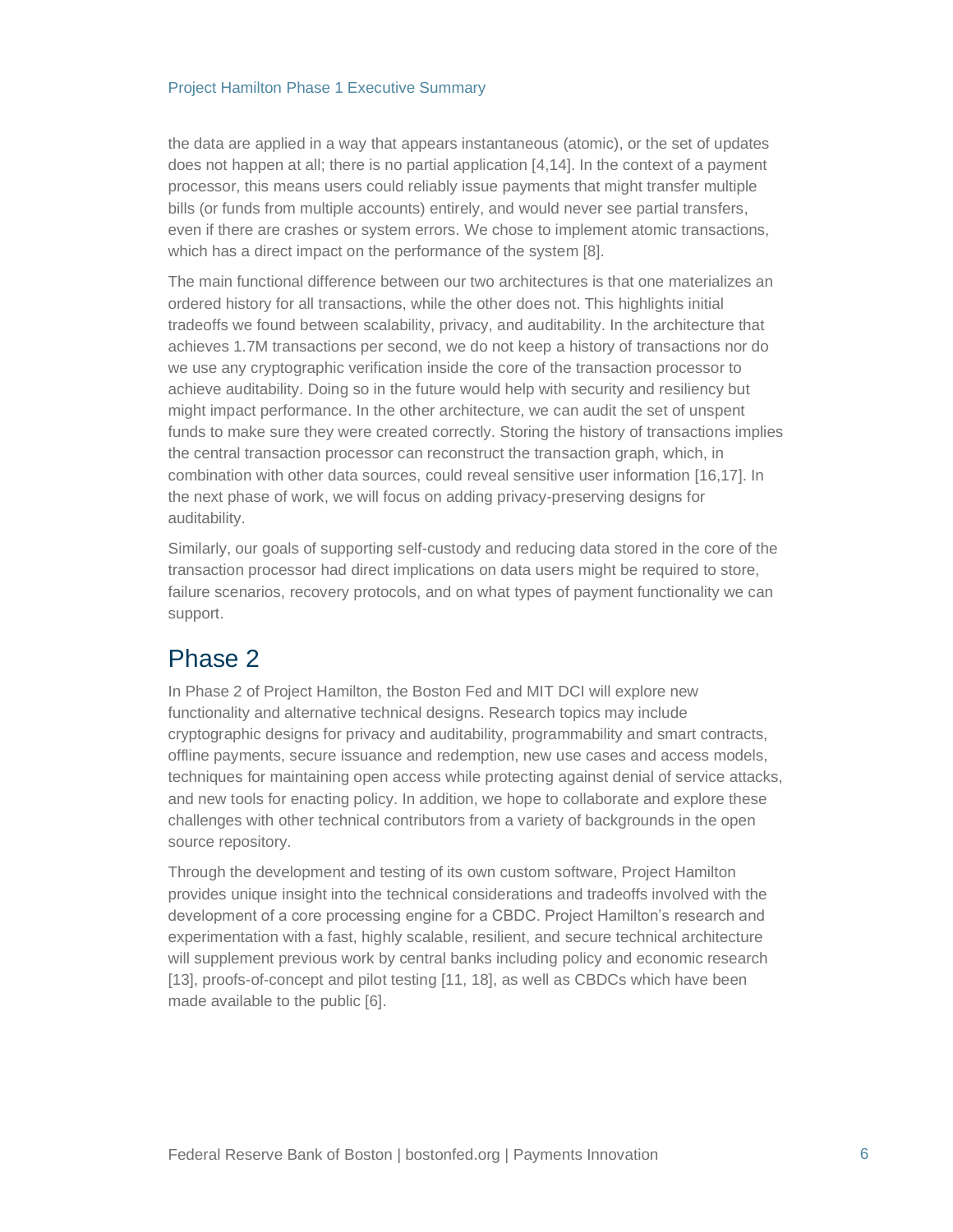### **References**

[1] R. Auer and R. Böhme. The technology of retail central bank digital currency. *BIS Quarterly Review*, March, 2020.

[2] Bank for International Settlements. CBDCs: an opportunity for the monetary system. *BIS Annual Report Economic Report 2021*, pages 65–91, 6 2021.

[3] Bank of Canada et al. Central bank digital currencies: foundational principles and core features. BIS Working Group, 2020. [https://www.bis.org/publ/othp33.pdf.](https://www.bis.org/publ/othp33.pdf)

[4] P. A. Bernstein, V. Hadzilacos, and N. Goodman. *Concurrency control and recovery in database systems*, volume 370. Addison-wesley Reading, 1987.

[5] C. Boar and A. Wehrli. Ready, steady, go? results of the third BIS survey on central bank digital currency. *BIS Papers No 114, 2021*. [https://www.bis.org/publ/bppdf/bispap114.htm.](https://www.bis.org/publ/bppdf/bispap114.htm)

[6] Central Bank of The Bahamas. Sand dollar. [https://www.sanddollar.bs.](https://www.sanddollar.bs/)

[7] Committee on Payments and Market Infrastructures Markets Committee. Central bank digital currencies. BIS Quarterly Re-view, March 2018.

[8] European Central Bank. Work stream 3: A new solution –blockchain & eID, 2021. https://haldus.eestipank. ee/sites/default/files/2021-07/Work%20stream%203%20- %20A%20New%20Solution%20-%20Blockchain%20and%20eID\_1.pdf.

[9] R. Garratt, M. J. Lee, et al. Monetizing privacy with central bank digital currencies. Technical report, Federal Reserve Bank of New York, 2020.

[10] R. Garratt, M. J. Lee, B. Malone, A. Martin, et al. Token- or Account-based? A digital currency can be both. Technical report, Federal Reserve Bank of New York, 2020.

[11] J. C. Jiang and K. Lucero. Background and implications of China's central bank digital currency: E-CNY. *Available at SSRN 3774479, 2021*.

[12] C. M. Kahn, F. Rivadeneyra, and T.-N. Wong. Should the central bank issue emoney? *Money*, pages 01–18, 2019.

[13] J. Kiff, J. Alwazir, S. Davidovic, A. Farias, A. Khan, T. Khiaonarong, M. Malaika, H. Monroe, N. Sugimoto, H. Tourpe, and P. Zhou. A survey of re-search on retail central bank digital currency, 2020. [https://www.elibrary.imf.org/view/journals/](https://www.elibrary.imf.org/view/journals/%20001/2020/104/001.2020.issue-104-en.xml)  [001/2020/104/001.2020.issue-104-en.xml.](https://www.elibrary.imf.org/view/journals/%20001/2020/104/001.2020.issue-104-en.xml)

[14]B. W. Lampson. Atomic transactions. In *Distributed Systems Architecture and Implementation*, pages 246–265. Springer, 1981.

[15] T. Mancini-Griffoli, M. S. M. Peria, I. Agur, A. Ari, J. Kiff, A. Popescu, and C. Rochon. Casting light on central bank digital currency. *IMF staff discussion note*, vol 8, 2018.

[16]S. Meiklejohn, M. Pomarole, G. Jordan, K. Levchenko, D. Mc-Coy, G. M. Voelker, and S. Savage. A fistful of bitcoins: charac-terizing payments among men with no names.